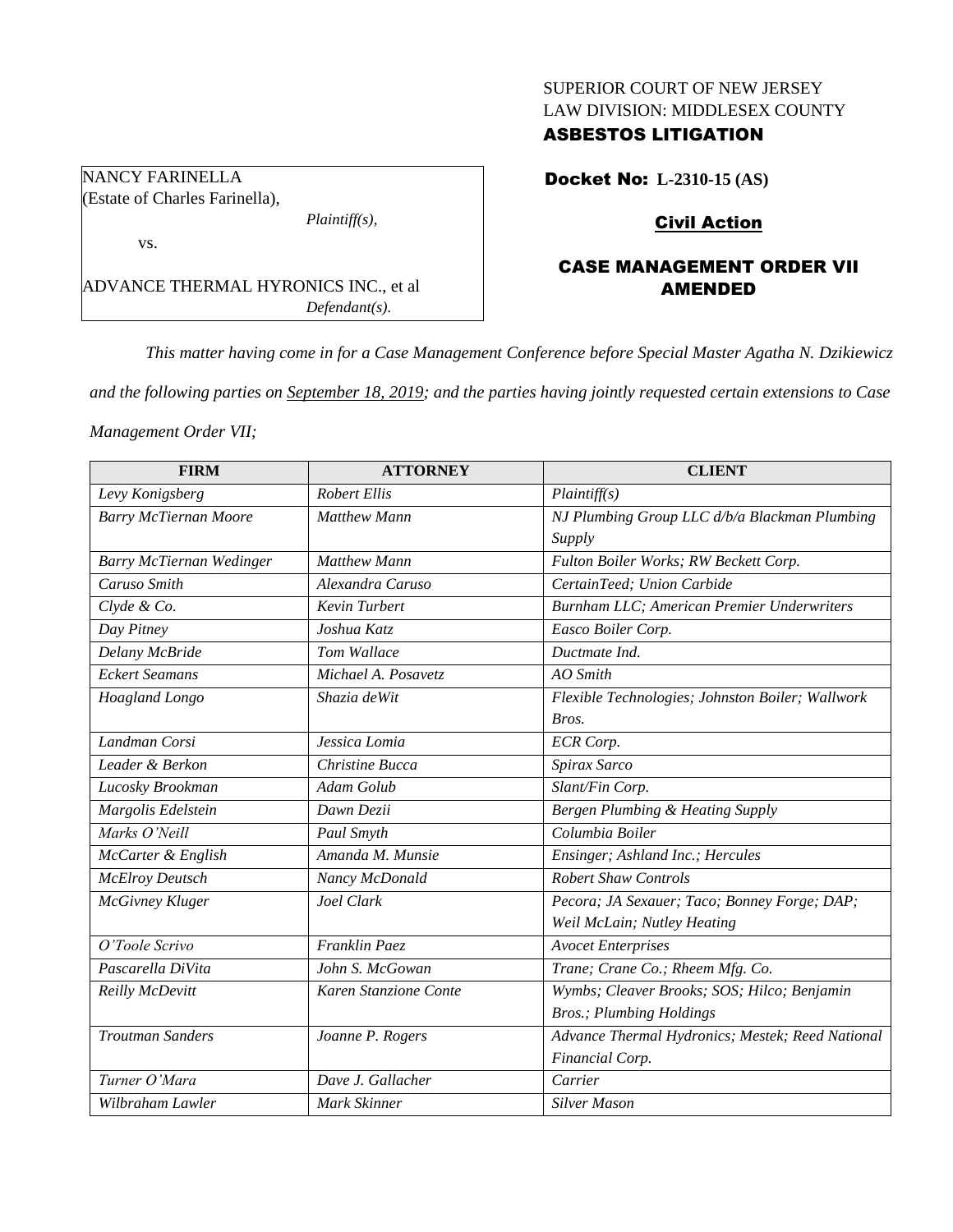IT IS on this **10th** day of **JANUARY 2020**, *that Case Management Order VII is hereby*

## **AMENDED** as follows:

Counsel receiving this Order through computerized electronic medium (E-Mail) shall be deemed by the court to have received a copy of the filed original court document. Any document served pursuant to this Order shall be deemed to be served by mail pursuant to *R*.1:5-2.

Any jurisdictional motions must be filed in accordance with the Court Rules or be waived.

Any *forum non conveniens* motions must be filed as soon as practicable; once sufficient discovery is conducted so that the motion may be properly brought.

# **DISCOVERY**

- March 31, 2020 Fact discovery, including depositions, shall be completed by this date. Plaintiff's counsel shall contact the Special Master within one week of this deadline if all fact discovery is not completed.
- March 31, 2020 Depositions of corporate representatives shall be completed by this date.

## **EARLY SETTLEMENT**

April 10, 2020 Settlement demands shall be served on all counsel and the Special Master by this date.

## **MEDICAL EXPERT REPORT**

- April 10, 2020 Plaintiff shall serve medical expert reports by this date.
- April 10, 2020 Upon request by defense counsel, plaintiff is to arrange for the transfer of pathology specimens and x-rays, if any, by this date.
- July 15, 2020 Defendants shall identify its medical experts and serve medical reports, if any, by this date. In addition, defendants shall notify plaintiff's counsel (as well as all counsel of record) of a joinder in an expert medical defense by this date.

#### **LIABILITY EXPERT REPORTS**

- April 10, 2020 Plaintiff shall identify its liability experts and serve liability expert reports by this date or waive any opportunity to rely on liability expert testimony.
- July 15, 2020 Defendants shall identify its liability experts and serve liability expert reports, if any, by this date or waive any opportunity to rely on liability expert testimony.

#### **SUMMARY JUDGMENT MOTION PRACTICE**

April 10, 2020 Plaintiff's counsel shall advise, in writing, of intent not to oppose motions by this date.

 $\_$  , and the set of the set of the set of the set of the set of the set of the set of the set of the set of the set of the set of the set of the set of the set of the set of the set of the set of the set of the set of th

- April 24, 2020 Summary judgment motions shall be filed no later than this date.
- May 22, 2020 Last return date for summary judgment motions.